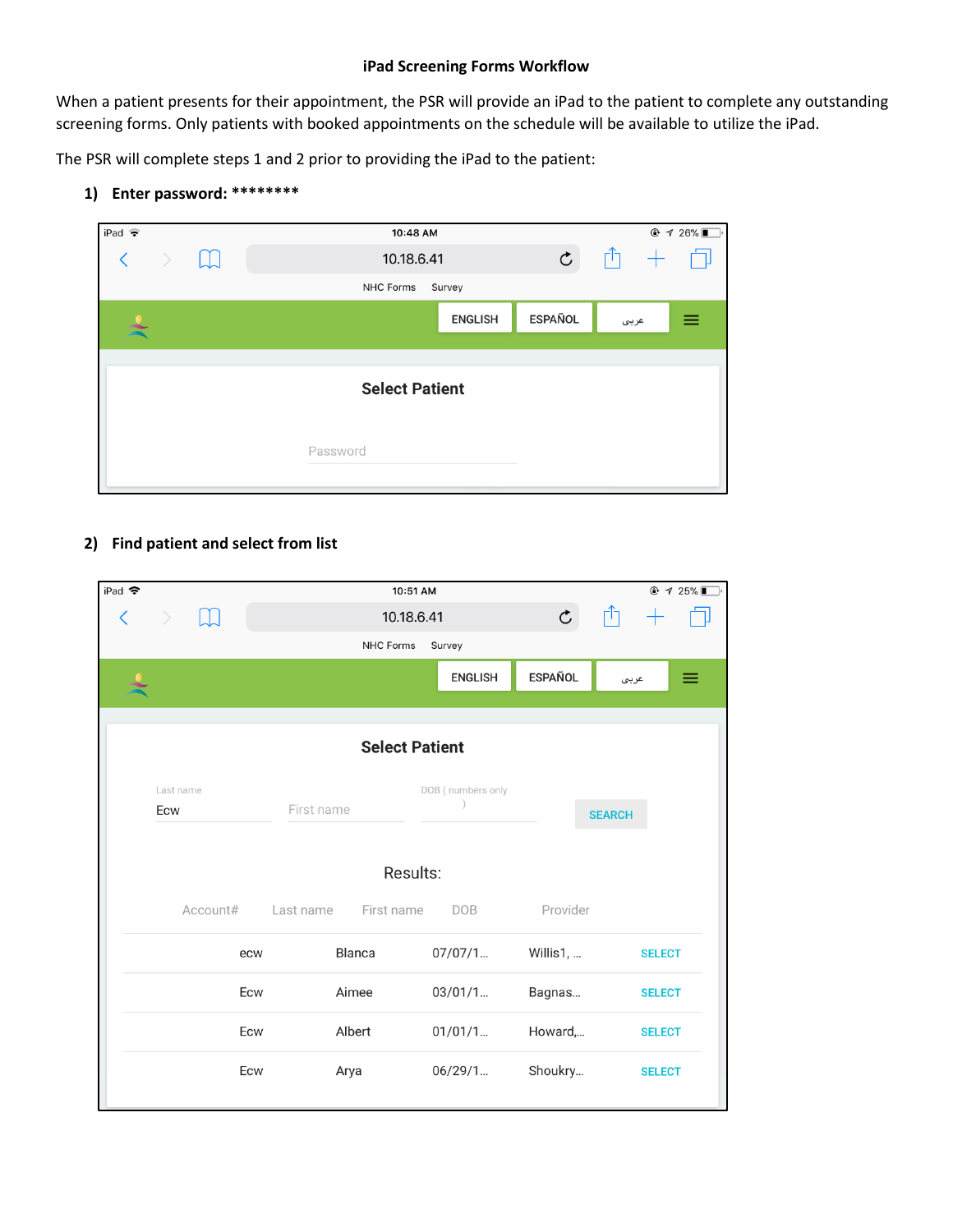After selecting the appropriate patient, the PSR will give the iPad to the patient to complete the screenings on their own.

## **3) Select a screening form to complete**

| iPad $\widehat{\mathbf{z}}$          |                          | 10:51 AM   |                | $@$ $4$ 25%    |      |   |  |  |  |  |
|--------------------------------------|--------------------------|------------|----------------|----------------|------|---|--|--|--|--|
| $\langle$<br>$\rightarrow$           | H                        | 10.18.6.41 | $\mathfrak{C}$ | Γĥ             |      |   |  |  |  |  |
|                                      | NHC Forms<br>Survey      |            |                |                |      |   |  |  |  |  |
|                                      | ecw, Blanca (07/07/1997) |            | <b>ENGLISH</b> | <b>ESPAÑOL</b> | عربي | ≡ |  |  |  |  |
| Select a form to complete:           |                          |            |                |                |      |   |  |  |  |  |
| <b>DEPRESSION</b>                    |                          |            |                |                |      |   |  |  |  |  |
| <b>ALCOHOL</b>                       |                          |            |                |                |      |   |  |  |  |  |
| <b>DRUG</b>                          |                          |            |                |                |      |   |  |  |  |  |
| <b>PRIVACY AND CONSENT</b>           |                          |            |                |                |      |   |  |  |  |  |
| <b>SOCIAL DETERMINANTS OF HEALTH</b> |                          |            |                |                |      |   |  |  |  |  |

**4) The patient will complete screening questions. (other questions may appear depending on how the patient answers**

**(see screenshot 5)**

| iPad 令                                    |                                                                                             |  |                      |                          | 10:51 AM      |                |         |       |  | $\odot$ 7 25% |
|-------------------------------------------|---------------------------------------------------------------------------------------------|--|----------------------|--------------------------|---------------|----------------|---------|-------|--|---------------|
| ぐ                                         |                                                                                             |  |                      |                          | 10.18.6.41    |                | Ċ       |       |  |               |
|                                           |                                                                                             |  |                      | NHC Forms                | Survey        |                |         |       |  |               |
|                                           |                                                                                             |  |                      | ecw, Blanca (07/07/1997) |               | <b>ENGLISH</b> | ESPAÑOL | عرببى |  |               |
|                                           |                                                                                             |  | DEPRESSION SCREENING |                          |               |                |         |       |  |               |
|                                           | Over the last 2 weeks, how often have you been bothered by any of the ollowing<br>problems? |  |                      |                          |               |                |         |       |  |               |
|                                           | 1. Little interest or pleasure in doing things? *                                           |  |                      |                          |               |                |         |       |  |               |
|                                           | Yes                                                                                         |  |                      |                          |               |                |         |       |  |               |
|                                           | No                                                                                          |  |                      |                          |               |                |         |       |  |               |
| 2. Feeling down, depressed or hopeless? * |                                                                                             |  |                      |                          |               |                |         |       |  |               |
|                                           | Yes                                                                                         |  |                      |                          |               |                |         |       |  |               |
|                                           | No                                                                                          |  |                      |                          |               |                |         |       |  |               |
|                                           |                                                                                             |  |                      |                          |               |                |         |       |  |               |
|                                           |                                                                                             |  |                      |                          | <b>SUBMIT</b> |                |         |       |  |               |
|                                           |                                                                                             |  |                      |                          |               |                |         |       |  |               |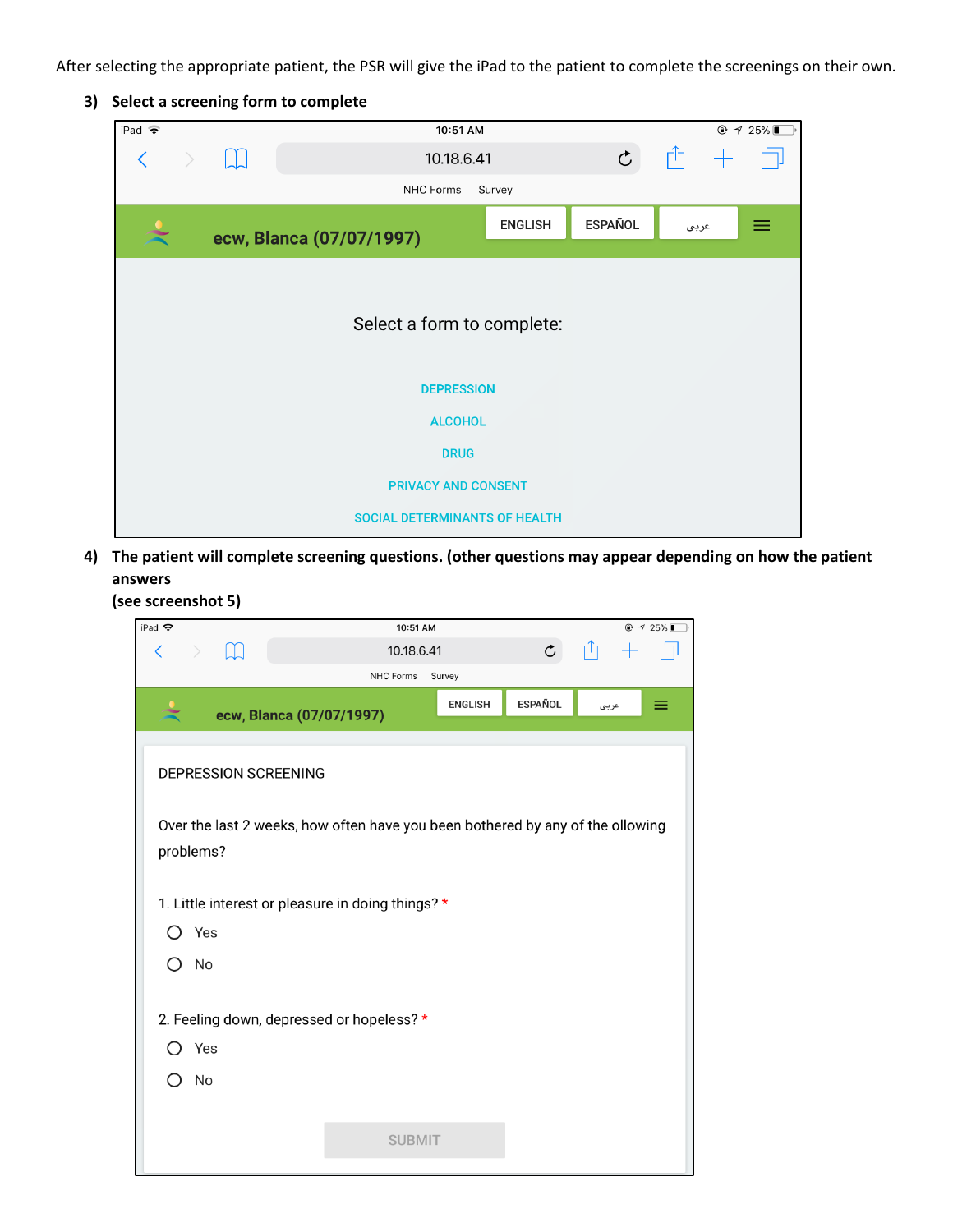**5) The "Submit" button is activated when all questions are answered. Tap "submit"**

| Pad $\widehat{\mathbf{z}}$                      | $\oplus$ 4 25%<br>10:52 AM                                                                                                                                                                                                                                         |
|-------------------------------------------------|--------------------------------------------------------------------------------------------------------------------------------------------------------------------------------------------------------------------------------------------------------------------|
| く                                               | $\mathfrak{C}$<br>10.18.6.41                                                                                                                                                                                                                                       |
|                                                 | <b>NHC Forms</b><br>Survey                                                                                                                                                                                                                                         |
|                                                 | <b>ESPAÑOL</b><br><b>ENGLISH</b><br>≡<br>عربي<br>ecw, Blanca (07/07/1997)                                                                                                                                                                                          |
|                                                 | Not at all                                                                                                                                                                                                                                                         |
|                                                 | <b>Several Days</b>                                                                                                                                                                                                                                                |
| $\bullet$                                       | More than half the days                                                                                                                                                                                                                                            |
| $\left( \begin{array}{c} 1 \end{array} \right)$ | Nearly every day                                                                                                                                                                                                                                                   |
| ()<br>$\mathbf{\Theta}$                         | 10. Moving or speaking so slowly that other people could have noticed? Or the<br>opposite - being so fidgety or restless that you have been moving around a lot<br>more than usual? *<br>Not at all<br>Several Days<br>More than half the days<br>Nearly every day |
|                                                 | 11. Thoughts that you would be better off dead or of hurting yourself in some                                                                                                                                                                                      |
| way? $*$                                        |                                                                                                                                                                                                                                                                    |
|                                                 | Not at all                                                                                                                                                                                                                                                         |
| $\mathbf{\Theta}$                               | Several Days                                                                                                                                                                                                                                                       |
|                                                 | More than half the days                                                                                                                                                                                                                                            |
|                                                 | Nearly every day                                                                                                                                                                                                                                                   |
|                                                 |                                                                                                                                                                                                                                                                    |
|                                                 | <b>SUBMIT</b>                                                                                                                                                                                                                                                      |